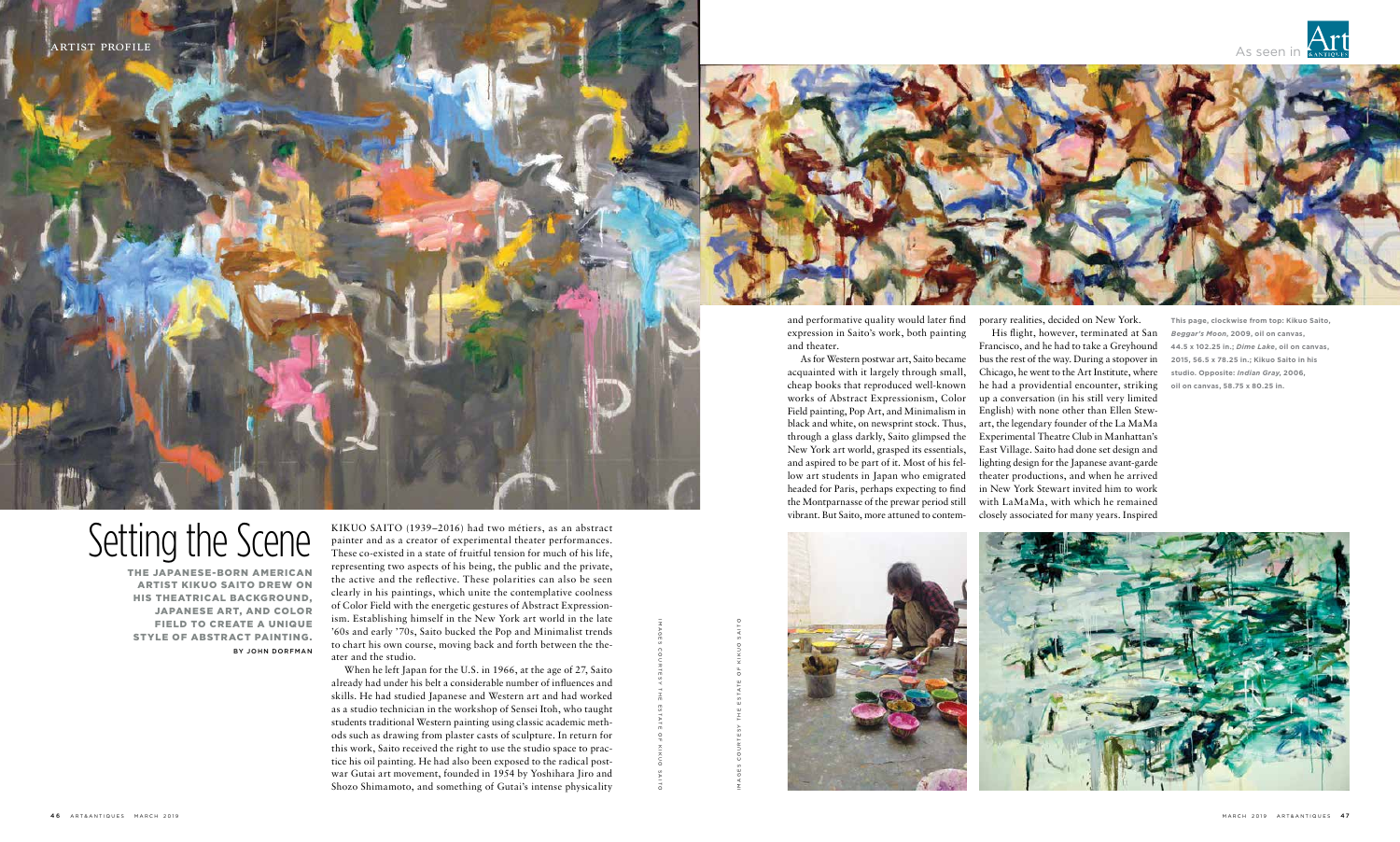



by Japanese theatrical traditions such as Kabuki and Noh, as well as the con-

temporary Butoh, Saito would go on to create unique sets, including his own abstract canvases as backdrops and unusual materials such as flowing water on stage. He worked with playwright and director Robert Wilson on projects in places as far-flung as Paris and Shiraz, Iran, and did the set design for Peter Brooks' *Conference of the Birds* in Paris. Saito was very interested in choreography as well as straight theater, and his first wife, Eva Maier (who died in

1997), was a choreographer and a frequent collaborator with her husband. Saito also worked with the great choreographer Jerome Robbins.

When he left Japan, Saito destroyed most of the oil paintings he had made there; New York was to be a fresh start. To earn a living he worked in a Japanese restaurant and took on carpentry jobs, but soon he got himself hired as a studio assistant to three major abstract artists, first Kenneth Noland and then Helen Frankenthaler and Larry Poons (who, like Saito, was born in Tokyo, albeit of American parents). From them he absorbed the lessons of Color Field painting, in which the dense, sometimes





**Clockwise from top left:** *On the Snow***, 1980, acrylic on canvas, 53.75 x 77.75 in.;** *Untitled (223),* **2001, oil and crayon on magazine paper, 12.875 x 9.9375 in.;** *Island and Piano***, 1980, acrylic on canvas, 68.25 x 79 in.;** *Flannel Road***, 2001, acrylic on canvas, 57 x 78 in.**



**Clockwise from top left:** *Blue Window***, 2001, oil on canvas, 57.5 x 83.25 in.;** *Harbor Blue***, 2009, oil on canvas, 63.25 x 59.625 in.;** *Purple Shadow***, 2014, oil on canvas, 67 x 57.5 in.;** *Flannel Sky***, 1976, acrylic on canvas, 47.25 x 87 in.**

crabbed gestures of Ab-Ex give way to a serene, open style in which colors speak for themselves. Saito's early paintings, which he did not exhibit, were strongly influenced by Color Field.

Saito first showed his work in a group exhibition in 1970 and had his first solo show in 1976. His work from this period is mainly in acrylics, which he diluted and allowed to soak into the canvas. While this is standard operating procedure in Color Field, his paintings have a more dynamic feel than Color Field work generally does. In paintings such as *Flannel Sky* (1976), *North Wind* (1980) and *On the Snow*

(1980), color forms seem to flow into and around each other like water—perhaps like the running water that Saito deployed on the stage. His theater work also taught him to paint while the canvas lay horizontal on the floor—as was necessary with the very large backdrops for sets—as well as vertical on the easel, and his choreographic experience taught him to almost dance across the surface while painting, as well as to convey a dancing quality to the marks themselves.

In 1979, Saito quit the theater, tired of the complexities of the process and of the pressures of collaboration with numerous people. He sought the peace and self-

IMAGES

COURTESY

THE

ESTATE

KIKUO